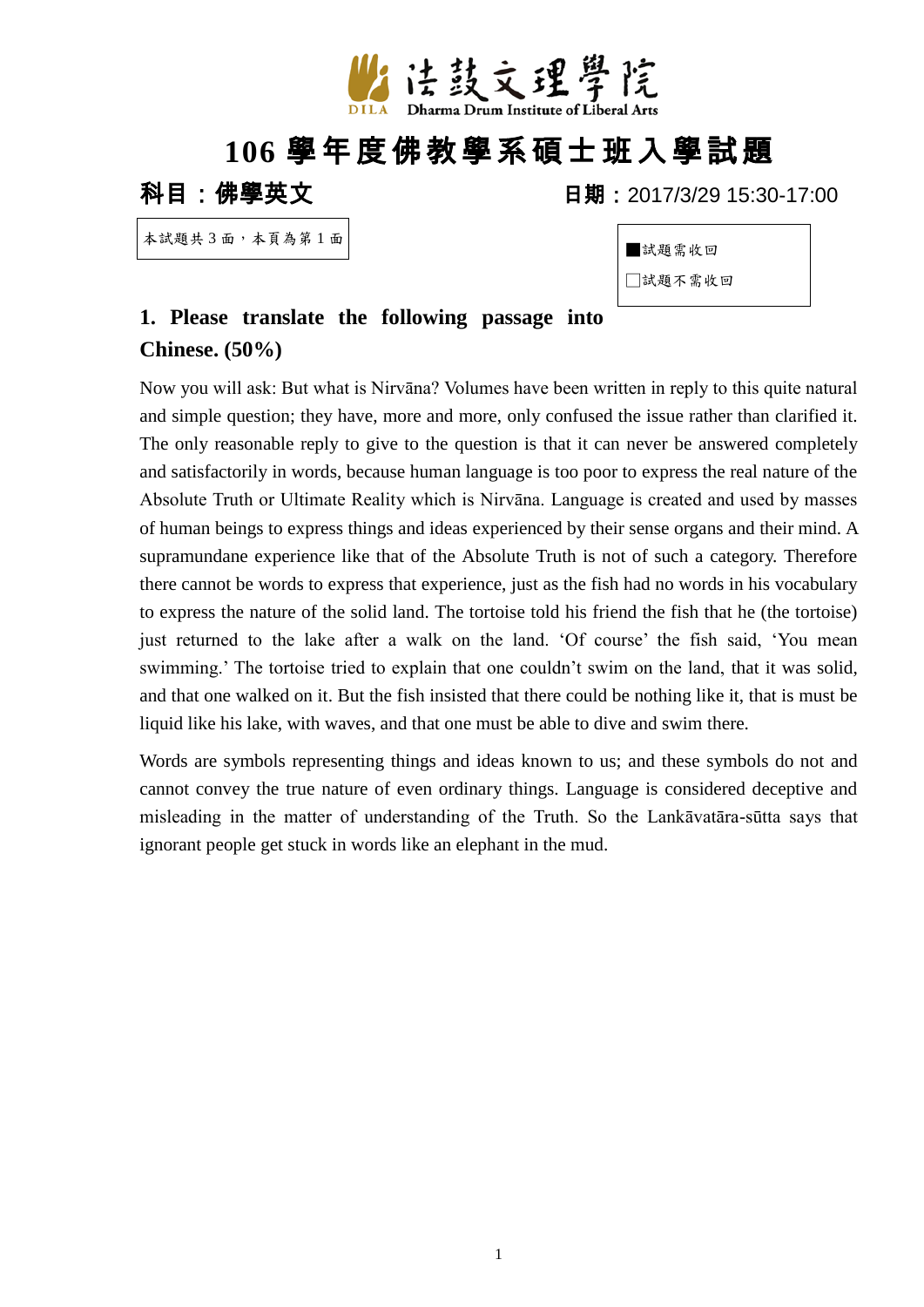## **106** 學年度佛教學系碩士班入學試題

科目:佛學英文 日期:2017/3/29 15:30-17:00

本試題共 3 面,本頁為第 2 面

| ■試題需收回 |  |
|--------|--|
| 試題不需收回 |  |

### **2. Please summarize in Chinese the key points from the following passage. (50%)**

There are some who believe that Buddhism is so lofty and sublime a system that it cannot be practised by ordinary man and woman in this workaday world of ours, and that one has to retire from it to a monastery, or to some quiet place, if one desires to be a true Buddhist.

This is a sad misconception, due evidently to a lack of understanding of the teaching of the Buddha. People run to such hasty and wrong conclusions as a result of their hearing, or reading casually, something about Buddhism written by someone, who, as he has not understood the subject in all its aspects, gives only a partial and lopsided view of it. The Buddha's teaching is meant not only for monks in monasteries, but also for ordinary men and women living at home with their families. The Noble Eightfold Path, which is the Buddhist way of life, is meant of all, without distinction of any kind.

The vast majority of people in the world cannot turn monk, or retire into caves or forests. However, noble and pure Buddhism may be, it would be useless to the masses of mankind if they could not follow it in their daily life in the world of today. But if you understand the spirit of Buddhism correctly (and not only its letter), you can surely follow and practice it while living the life of an ordinary man.

There may be some who find it easier and more convenient to accept Buddhism, if they do live in a remote place, cut off from the society of others. Others may find that that kind if retirement dulls and depresses their whole being both physically and mentally, and that it may not therefore be conducive to the development of their spiritual and intellectual life.

True renunciation does not mean running away physically from the world. Sāriputta, the chief disciple of the Buddha, said that one man might live in a forest devoting himself to ascetic practices, but might be full of impure thoughts and 'defilements'; another might live in a village or a town, practising no ascetic discipline, but his mind might be pure, and free from 'defilements'. Of these two, said Sāriputta, the one who lives a pure life in the village or town is definitely far superior to, and greater than, the one who lives in the forest.